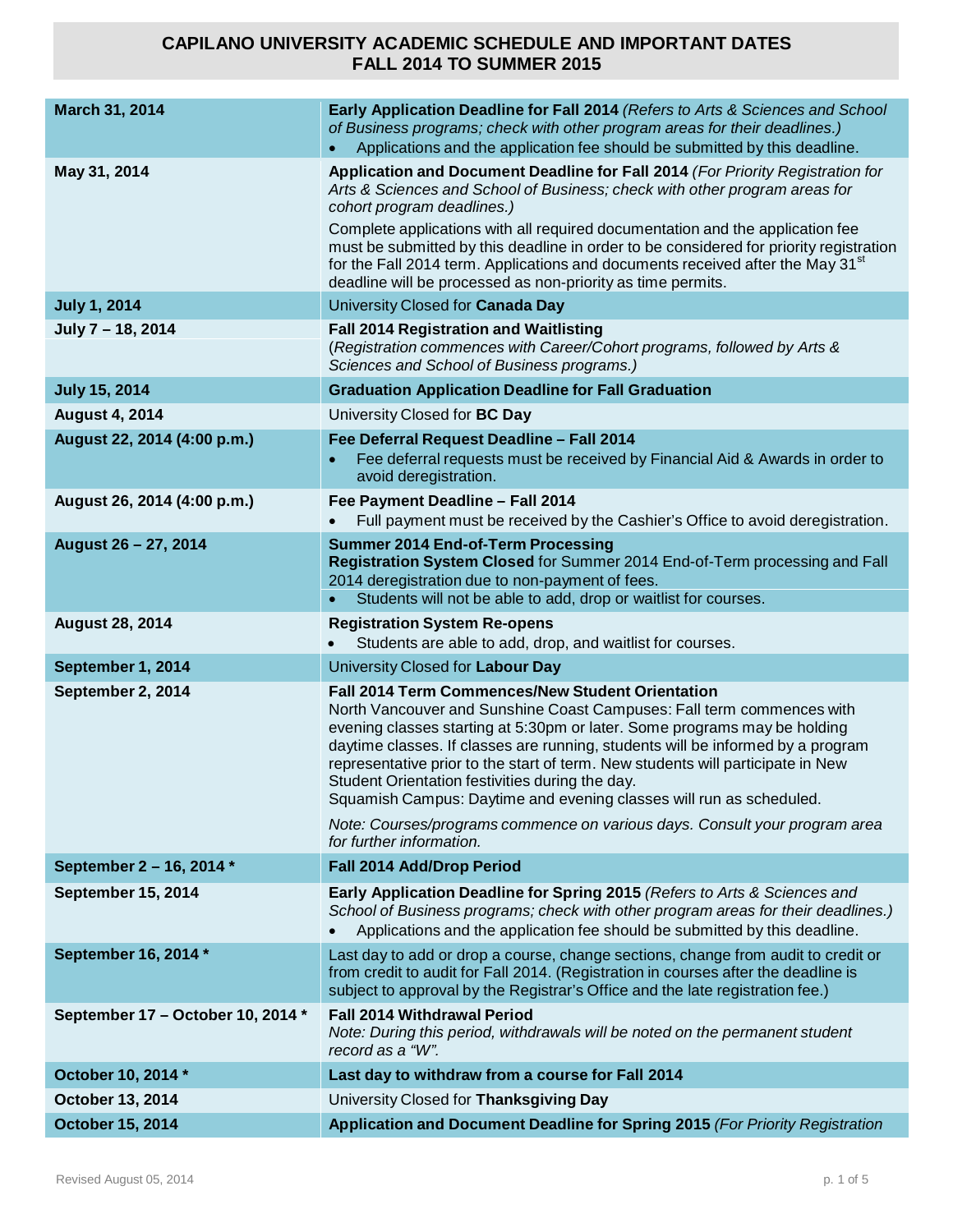|                                               | for Arts & Sciences and School of Business; check with other program areas for<br>cohort program deadlines.)<br>Complete applications with all required documentation and the application fee<br>must be submitted by this deadline in order to be considered for priority registration<br>for the Spring 2015 term. Applications and documents received after the October<br>15 <sup>th</sup> deadline will be processed as non-priority as time permits. |
|-----------------------------------------------|------------------------------------------------------------------------------------------------------------------------------------------------------------------------------------------------------------------------------------------------------------------------------------------------------------------------------------------------------------------------------------------------------------------------------------------------------------|
| October 16, 2014 (10:16 a.m.)                 | <b>ShakeOut BC</b>                                                                                                                                                                                                                                                                                                                                                                                                                                         |
| <b>November 11, 2014</b>                      | University Closed for Remembrance Day                                                                                                                                                                                                                                                                                                                                                                                                                      |
| November 13 - 20, 2014                        | <b>Spring 2015 Registration and Waitlisting</b><br>(Registration commences with Career/Cohort programs, followed by Arts &<br>Sciences and School of Business programs.)                                                                                                                                                                                                                                                                                   |
| <b>November 15, 2014</b>                      | <b>Graduation Application Deadline for Spring Graduation</b>                                                                                                                                                                                                                                                                                                                                                                                               |
| <b>November 28, 2014</b>                      | Last Day of Classes for Fall 2014<br>Note: Some courses/programs continue until the last day of the examination<br>period. Consult your program area for further information.                                                                                                                                                                                                                                                                              |
| December 1-12, 2014                           | Fall 2014 Exam Period (Includes Saturday, December 6, 2014)                                                                                                                                                                                                                                                                                                                                                                                                |
| December 12, 2014 (4:00 p.m.)                 | Fee Deferral Request Deadline - Spring 2015<br>Fee deferral requests must be received by Financial Aid & Awards in order to<br>avoid deregistration.                                                                                                                                                                                                                                                                                                       |
| December 16, 2014 (4:00 p.m.)                 | Fall 2014 Final Grade Submission Deadline for Faculty                                                                                                                                                                                                                                                                                                                                                                                                      |
| December 17, 2014 (4:00 p.m.)                 | Fee Payment Deadline - Spring 2015<br>Full payment must be received by the Cashier's Office to avoid deregistration.                                                                                                                                                                                                                                                                                                                                       |
| December 17 - 18, 2014                        | Fall 2014 End-of-Term Processing<br>Registration System Closed for Fall 2014 End-of-Term Processing and Spring<br>2015 deregistration due to non-payment of fees. Students will not be able to add,<br>drop, or waitlist for courses.                                                                                                                                                                                                                      |
| <b>December 19, 2014</b>                      | <b>Registration System Re-opens</b><br>Students are able to add, drop, and waitlist for courses.<br>Note: In-person registration will be unavailable from December 24, 2014 to<br>January 1, 2015 due to University closure.                                                                                                                                                                                                                               |
| December 24, 2014 -<br><b>January 1, 2015</b> | <b>University Closed to Public</b><br>University closed December 24, 25, 26, 31, January 1                                                                                                                                                                                                                                                                                                                                                                 |
| <b>January 5, 2015</b>                        | <b>Spring 2015 Term Commences</b><br>Note: Courses/programs commence on various days. Consult your program area<br>for further information.                                                                                                                                                                                                                                                                                                                |
| January 5 - 16, 2015*                         | <b>Spring 2015 Add/Drop Period</b>                                                                                                                                                                                                                                                                                                                                                                                                                         |
| January 16, 2015 *                            | Last day to add or drop a course, change sections, change from audit to credit or<br>from credit to audit for Spring 2015. (Registration in courses after the deadline is<br>subject to approval by the Registrar's Office and the late registration fee.)                                                                                                                                                                                                 |
| January 17 - February 13, 2015*               | <b>Spring 2015 Withdrawal Period</b><br>Note: During this period, withdrawals will be noted on the permanent student<br>record as a "W".                                                                                                                                                                                                                                                                                                                   |
| <b>January 31, 2015</b>                       | Early Application Deadline for Summer 2015 (Refers to Arts & Sciences and<br>School of Business programs; check with other program areas for their deadlines.)<br>Applications and the application fee should be submitted by this deadline.                                                                                                                                                                                                               |
| <b>February 9, 2015</b>                       | University Closed for Family Day                                                                                                                                                                                                                                                                                                                                                                                                                           |
| February 10 - 13, 2015                        | <b>Reading Break</b><br>Note: Please check the Capilano University Library website for hours of operation.                                                                                                                                                                                                                                                                                                                                                 |
| February 13, 2015 *                           | Last day to withdraw from a course for Spring 2015                                                                                                                                                                                                                                                                                                                                                                                                         |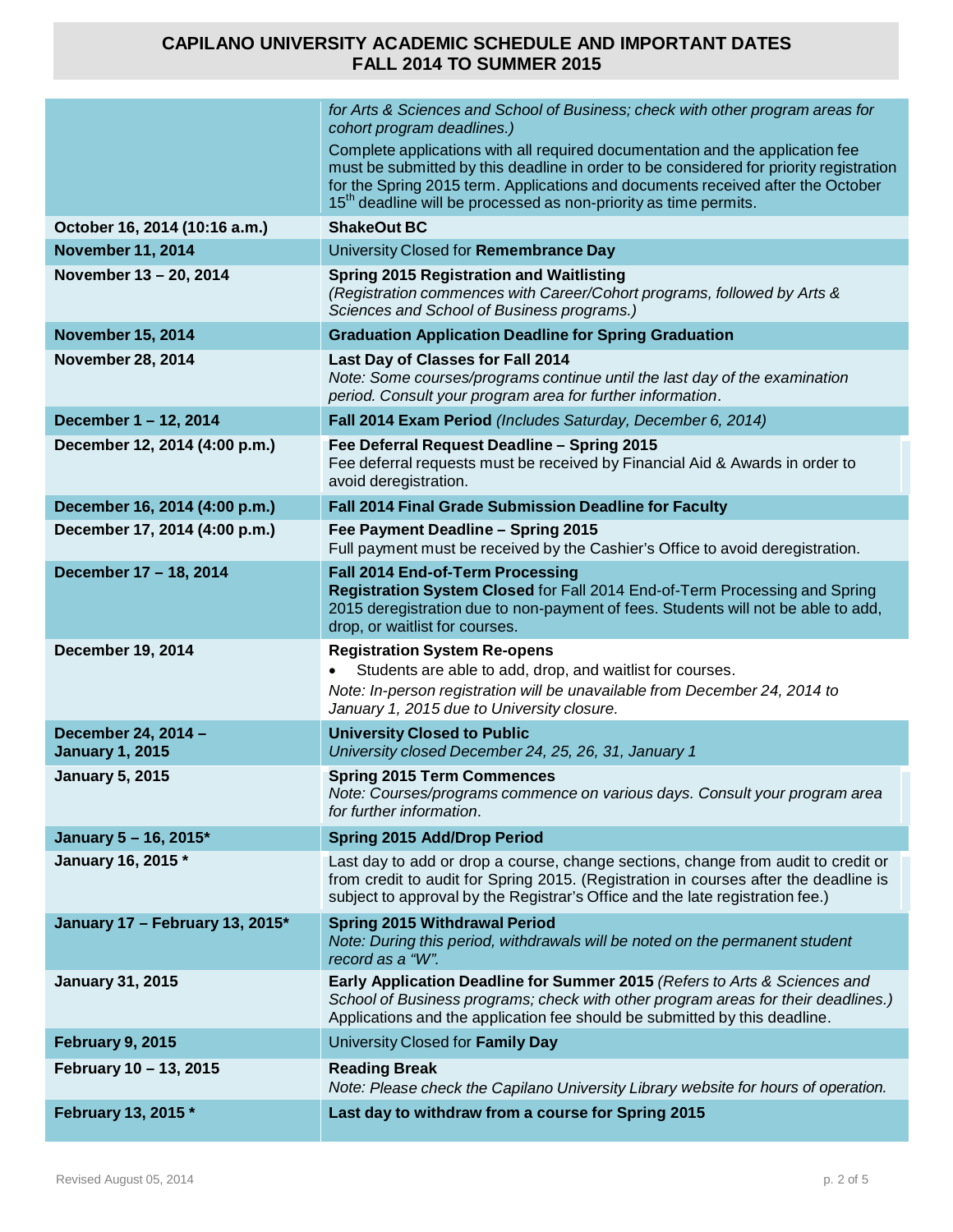| <b>February 15, 2015</b>   | Application and Document Deadline for Summer 2015 (For priority Registration<br>for Arts & Sciences and School of Business; check with other program areas for<br>cohort program deadlines.)<br>Complete applications with all required documentation and the application fee<br>must be submitted by this deadline in order to be considered for priority registration<br>for the Summer 2015 term. Applications and documents received after the<br>February 15 <sup>th</sup> deadline will be processed as non-priority as time permits. |
|----------------------------|---------------------------------------------------------------------------------------------------------------------------------------------------------------------------------------------------------------------------------------------------------------------------------------------------------------------------------------------------------------------------------------------------------------------------------------------------------------------------------------------------------------------------------------------|
| March 9 - 13, 2015         | <b>Summer 2015 Registration and Waitlisting</b><br>(Registration commences with Career/Cohort programs, followed by Arts &<br>Sciences and School of Business programs.)                                                                                                                                                                                                                                                                                                                                                                    |
| March 15, 2015             | Last day to submit Application for Graduation for Spring 2015 Convocation<br>Applications received after this date will be charged a \$50.00 late fee. Late<br>applications for graduation will be processed in the order received as time permits.                                                                                                                                                                                                                                                                                         |
| March 31, 2015             | Early Application Deadline for Fall 2015 (Refers to Arts & Sciences and School<br>of Business programs; check with other program areas for their deadlines.)<br>Applications and the application fee should be submitted by this deadline.                                                                                                                                                                                                                                                                                                  |
| April 3 - 6, 2015          | University Closed for Easter Break<br>Note: Please check the Capilano University Library website for hours of operation.                                                                                                                                                                                                                                                                                                                                                                                                                    |
| April 10, 2015             | <b>Last Day of Classes for Spring 2015</b><br>Note: Some courses/programs continue until the last day of the examination<br>period. Consult your program area for further information.                                                                                                                                                                                                                                                                                                                                                      |
| April 13 - 24, 2015        | Spring 2015 Exam Period (includes Saturday, April 18, 2015.)                                                                                                                                                                                                                                                                                                                                                                                                                                                                                |
| April 27, 2015 (4:00 p.m.) | Fee Deferral Request Deadline - Summer 2015<br>Fee deferral requests must be received by Financial Aid & Awards in order to<br>avoid deregistration.                                                                                                                                                                                                                                                                                                                                                                                        |
| April 28, 2015 (4:00 p.m.) | <b>Spring 2015 Final Grade Submission Deadline for Faculty</b>                                                                                                                                                                                                                                                                                                                                                                                                                                                                              |
| April 29, 2015 (4:00 p.m.) | Fee Payment Deadline - Summer 2015<br>Full payment must be received by the Cashier's Office to avoid deregistration.                                                                                                                                                                                                                                                                                                                                                                                                                        |
| April 29 - 30, 2015        | Spring 2015 Grades and End-of-Term Processing<br>Registration System Closed for Spring 2015 End-of-Term processing and<br>Summer 2015 deregistration due to non-payment of fees.<br>Students will not be able to add, drop or waitlist for courses.                                                                                                                                                                                                                                                                                         |
| May 1, 2015                | <b>Registration System Re-opens</b><br>Students are able to add, drop, and waitlist for courses.                                                                                                                                                                                                                                                                                                                                                                                                                                            |
| May 4, 2015                | Summer 2015 - Full Term Commences<br><b>Summer 2015 - Session I Classes Commence</b>                                                                                                                                                                                                                                                                                                                                                                                                                                                        |
| May 4 - 8, 2015 *          | <b>Summer 2015 - Session I Add/Drop Period</b>                                                                                                                                                                                                                                                                                                                                                                                                                                                                                              |
| May 4 - 15, 2015 $*$       | Summer 2015 - Full Term Add/Drop Period                                                                                                                                                                                                                                                                                                                                                                                                                                                                                                     |
| May 8, 2015 *              | Last day to add or drop a course, change sections, change from audit to credit or<br>from credit to audit for Summer 2015 - Session I. (Registration in courses after the<br>deadline is subject to approval by the Registrar's Office and the late registration<br>fee.)                                                                                                                                                                                                                                                                   |
| May 9 - 22, 2015 *         | Summer 2015 - Session I Withdrawal Period<br>Note: During this period, withdrawals will be noted on the permanent student<br>record as a "W".                                                                                                                                                                                                                                                                                                                                                                                               |
| May 15, 2015 *             | Last day to add or drop a course, change sections, change from audit to credit or<br>from credit to audit for Summer 2015 - Full Term. (Registration in courses after the<br>deadline is subject to approval by the Registrar's Office and the late registration<br>fee.)                                                                                                                                                                                                                                                                   |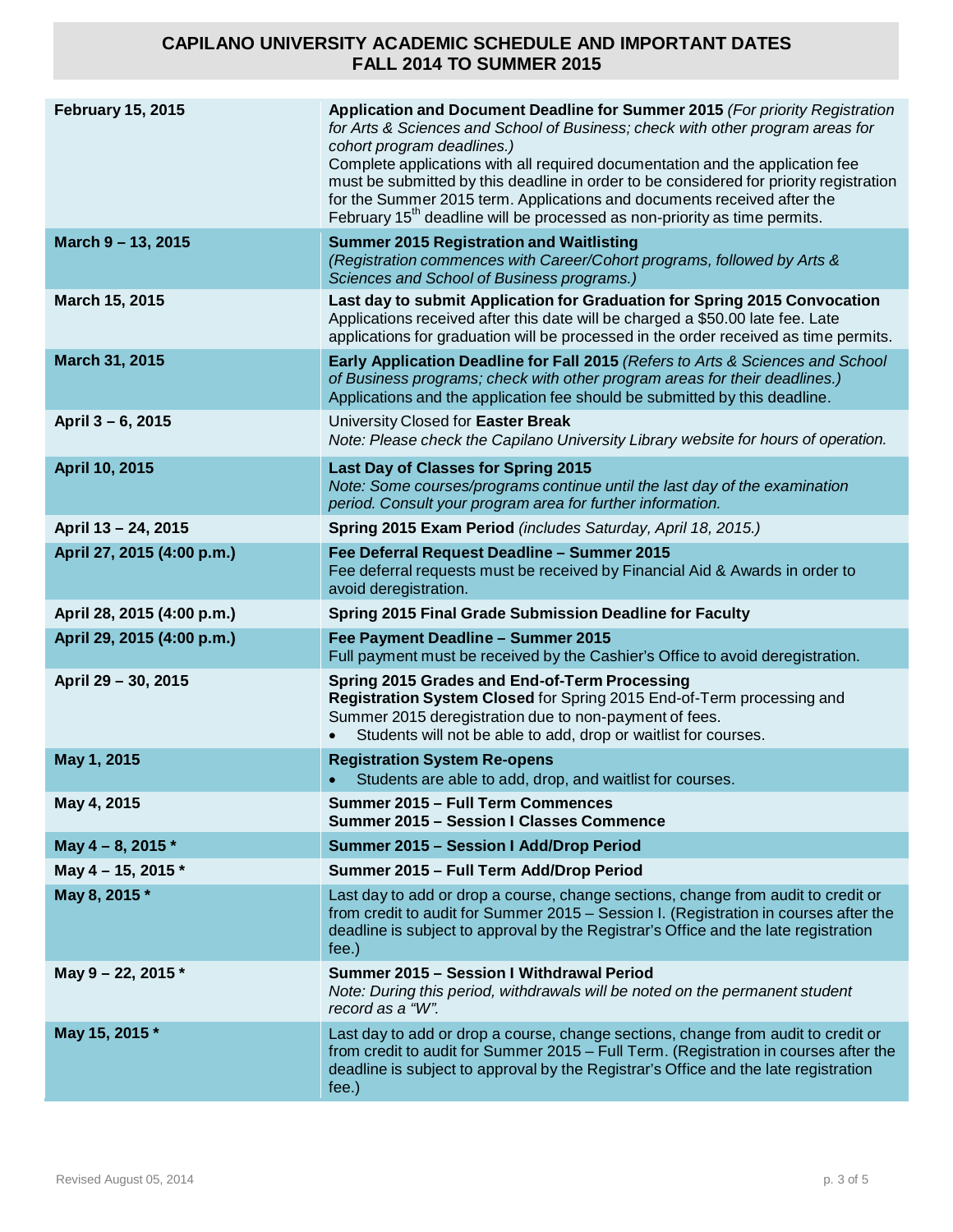| May 16 - June 12, 2015 *    | Summer 2015 - Full Term Withdrawal Period<br>Note: During this period, withdrawals will be noted on the permanent student<br>record as a "W".                                                                                                                                                                                                                                                                                                                                                                                      |
|-----------------------------|------------------------------------------------------------------------------------------------------------------------------------------------------------------------------------------------------------------------------------------------------------------------------------------------------------------------------------------------------------------------------------------------------------------------------------------------------------------------------------------------------------------------------------|
| May 18, 2015                | University Closed for Victoria Day                                                                                                                                                                                                                                                                                                                                                                                                                                                                                                 |
| May 22, 2015 *              | Last day to withdraw from a course for Summer 2015 - Session I                                                                                                                                                                                                                                                                                                                                                                                                                                                                     |
| May 31, 2015                | Application and Document Deadline for Fall 2015 (For Priority Registration for<br>Arts & Sciences and School of Business; check with other program areas for<br>cohort program deadlines.)<br>Complete applications with all required documentation and the application fee<br>must be submitted by this deadline in order to be considered for priority registration<br>for the Fall 2015 term. Applications and documents received after the May 31 <sup>st</sup><br>deadline will be processed as non-priority as time permits. |
| June 1, 2015                | <b>Spring 2015 Convocation</b>                                                                                                                                                                                                                                                                                                                                                                                                                                                                                                     |
| June 12, 2015 *             | Last day to withdraw from a course for Summer 2015 - Full Term                                                                                                                                                                                                                                                                                                                                                                                                                                                                     |
| June 19, 2015               | Last Day of Classes for Summer 2015 - Session I                                                                                                                                                                                                                                                                                                                                                                                                                                                                                    |
| June 23, 2015 (4:00 p.m.)   | Summer 2015 - Session I Final Grade Submission Deadline for Faculty                                                                                                                                                                                                                                                                                                                                                                                                                                                                |
| June 24, 2015               | Summer 2015 - Session I Grades and End-of-Term Processing<br>Registration System Closed for Summer 2015 Session I grades processing.<br>Students will not be able to add, drop or waitlist for courses.                                                                                                                                                                                                                                                                                                                            |
| June 25, 2015               | <b>Registration System Re-opens</b><br>Students are able to add, drop, and waitlist for courses.                                                                                                                                                                                                                                                                                                                                                                                                                                   |
| <b>July 1, 2015</b>         | University Closed for Canada Day                                                                                                                                                                                                                                                                                                                                                                                                                                                                                                   |
| <b>July 6, 2015</b>         | <b>Summer 2015 - Session II Classes Commence</b>                                                                                                                                                                                                                                                                                                                                                                                                                                                                                   |
| July 6 - 10, 2015 *         | Summer 2015 - Session II Add/Drop Period                                                                                                                                                                                                                                                                                                                                                                                                                                                                                           |
| July 10, 2015 *             | Last day to add or drop a course, change sections, change from audit to credit or<br>from credit to audit for Summer 2015 - Session II. (Registration in courses after<br>the deadline is subject to approval by the Registrar's Office and the late<br>registration fee.)                                                                                                                                                                                                                                                         |
| July 6 - 17, 2015           | Fall 2015 Web and In-Person Registration and Waitlisting<br>(Registration commences with Career/Cohort programs, followed by Arts &<br>Sciences and School of Business programs.)                                                                                                                                                                                                                                                                                                                                                  |
| July 11 - 24, 2015 *        | Summer 2015 - Session II Withdrawal Period<br>Note: During this period, withdrawals will be noted on the permanent student<br>record as a "W".                                                                                                                                                                                                                                                                                                                                                                                     |
| <b>July 15, 2015</b>        | <b>Graduation Application Deadline for Fall Graduation</b>                                                                                                                                                                                                                                                                                                                                                                                                                                                                         |
| July 24, 2015 *             | Last day to withdraw from a course for Summer 2015 - Session II                                                                                                                                                                                                                                                                                                                                                                                                                                                                    |
| <b>August 3, 2015</b>       | University Closed for BC Day                                                                                                                                                                                                                                                                                                                                                                                                                                                                                                       |
| <b>August 14, 2015</b>      | Last Day of Classes for Summer 2015 - Full Term                                                                                                                                                                                                                                                                                                                                                                                                                                                                                    |
| <b>August 21, 2015</b>      | Last Day of Classes for Summer 2015 - Session II                                                                                                                                                                                                                                                                                                                                                                                                                                                                                   |
| August 21, 2015 (4:00 p.m.) | Fee Deferral Request Deadline - Fall 2015<br>Fee deferral requests must be received by Financial Aid & Awards in order to<br>avoid deregistration.                                                                                                                                                                                                                                                                                                                                                                                 |
| August 24, 2015 (4:00 p.m.) | Summer 2015 - Session II and Full Term Final Grade Submission Deadline for<br><b>Faculty</b>                                                                                                                                                                                                                                                                                                                                                                                                                                       |
| August 25, 2015 (4:00 p.m.) | Fee Payment Deadline - Fall 2015<br>Full payment must be received by the Cashier's Office to avoid deregistration.                                                                                                                                                                                                                                                                                                                                                                                                                 |
| August 25 - 26, 2015        | Summer 2015 - Session II Grades and End-of-Term Processing<br>Registration System Closed for Summer 2015 End-of Term-processing and Fall<br>2015 deregistration due to non-payment of fees.                                                                                                                                                                                                                                                                                                                                        |